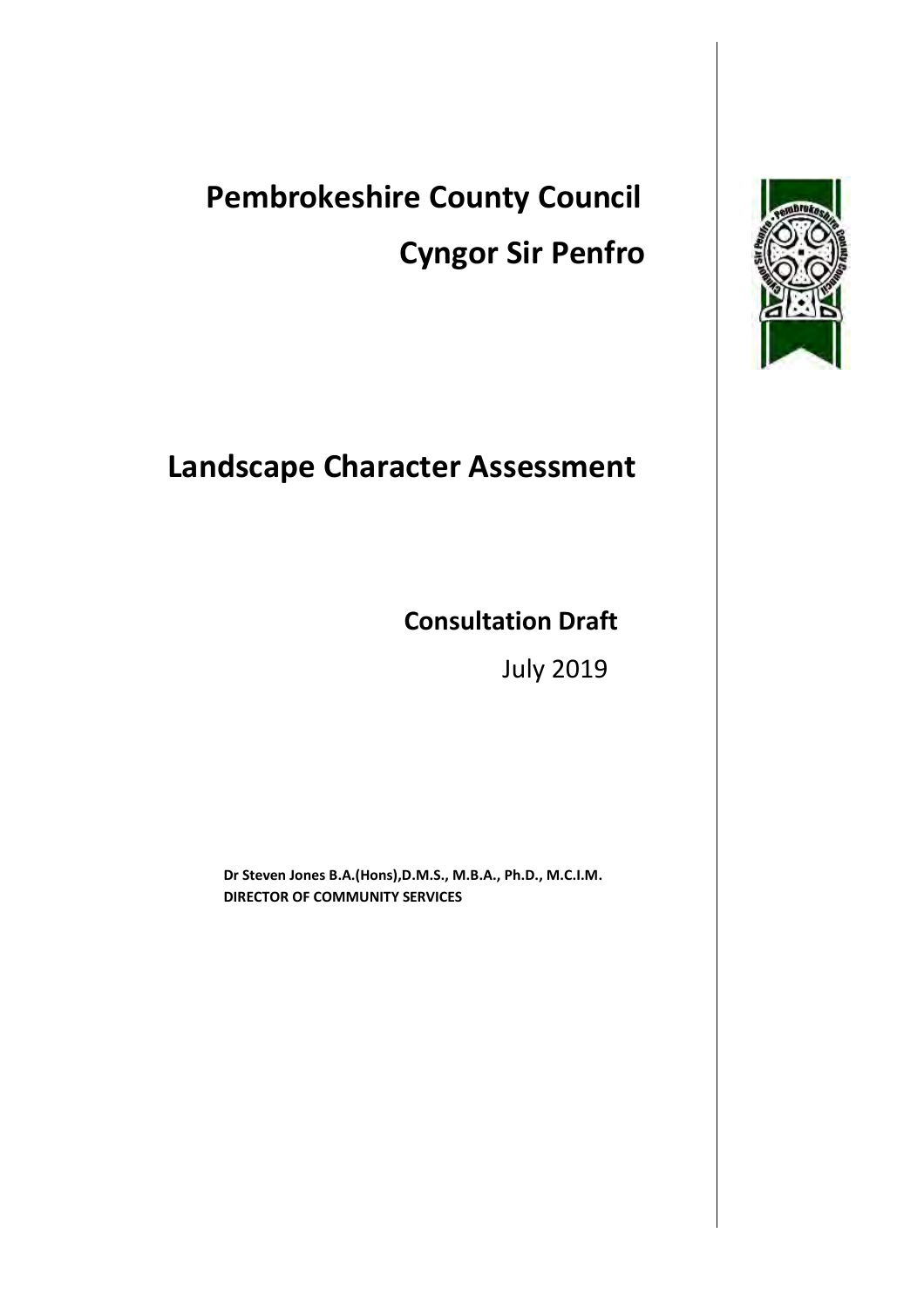# Contents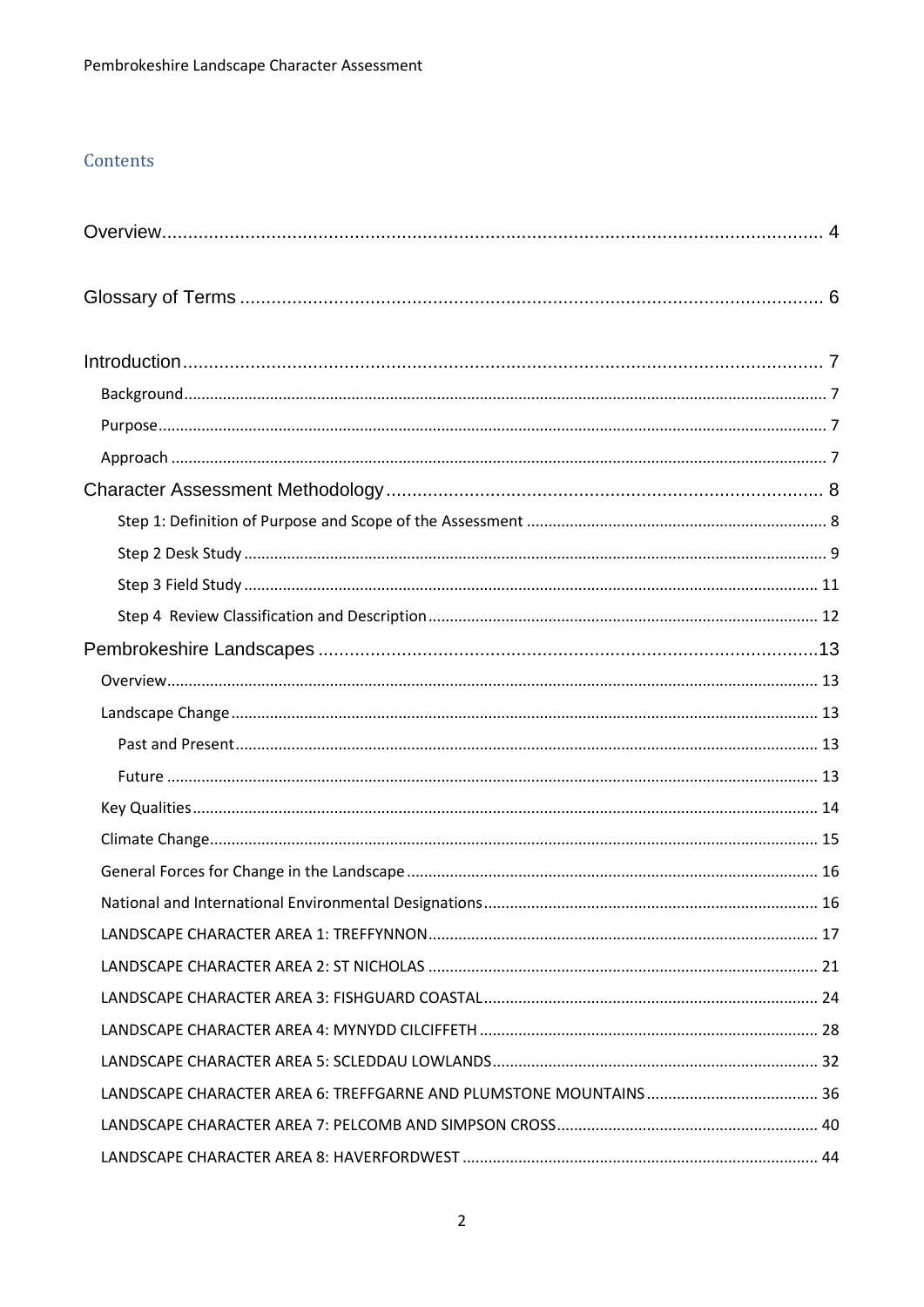This draft Landscape Character Assessment will be published for consultation between

15 July and 16 September 2019

All comments should be emailed to [ldp@pembrokeshire.gov.uk](mailto:ldp@pembrokeshire.gov.uk)

or by post to Julie Kirk Development Plans and Conservation Community Services Department County Hall Haverfordwest Pembrokeshire SA71 1TP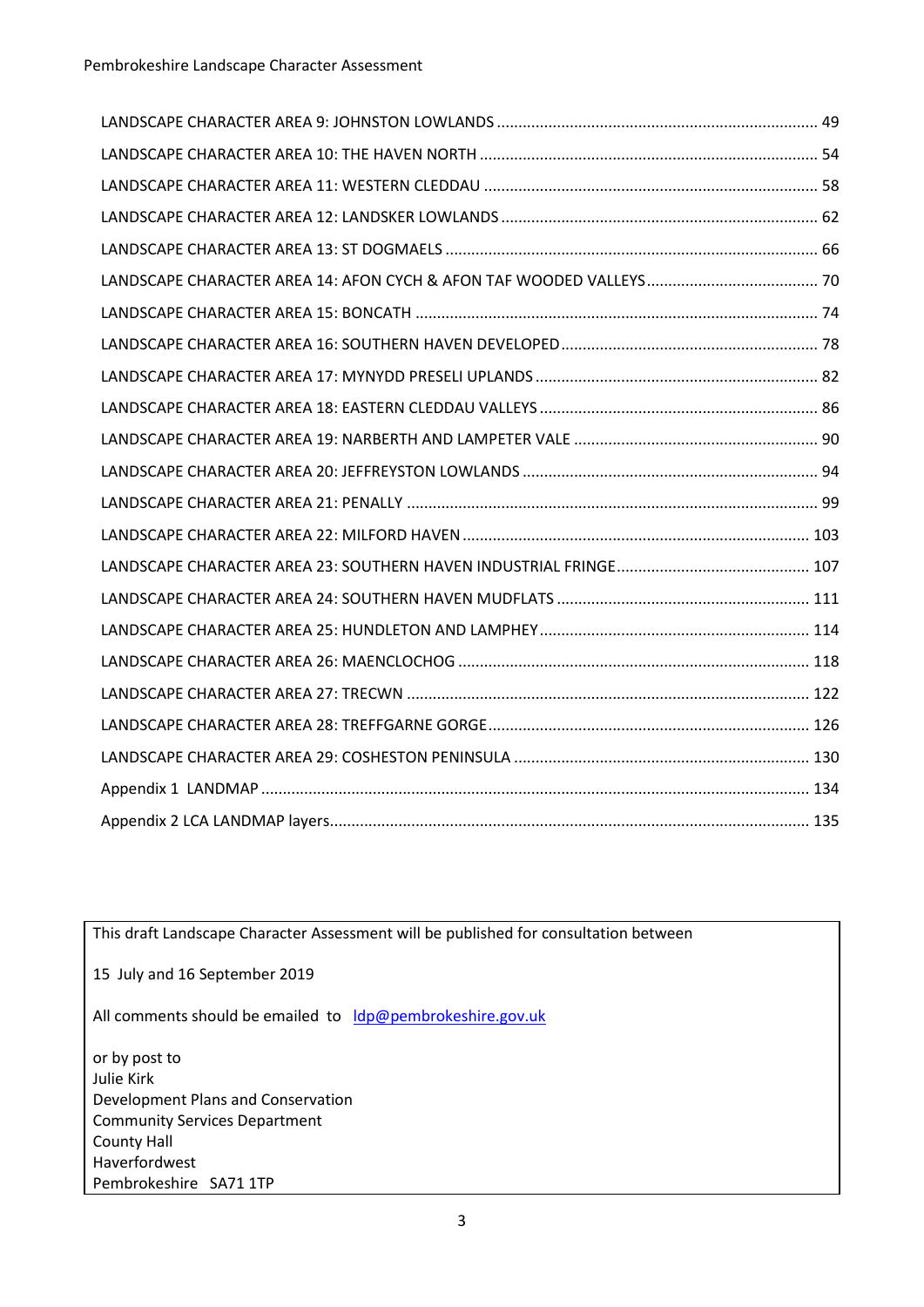## <span id="page-3-0"></span>**Overview**

'An Approach to Landscape Character Assessment', Natural England October 2014, has been used to help guide the process and stages of this Landscape Character Assessment. It aims to provide a neutral interpretation of the landscape which encompasses physical landscape features and sensory qualities identified through desktop and field studies. It provides an assessment of the landscape character within the County, outside of the Pembrokeshire Coast National Park and is intended to increase the understanding of the qualities, key characteristics and sensitivities of the landscape.

In total 29 Landscape Character Areas (LCAs) were identified, following an initial assessment of LANDMAP layers, and amendment by members of the steering group. Each LCA was refined during desk top study and subsequent field study.

This draft Landscape Character Assessment will be subject to public consultation and is intended to form supplementary planning guidance to the Local Development Plan and evidence base to the Local Development Plan review.

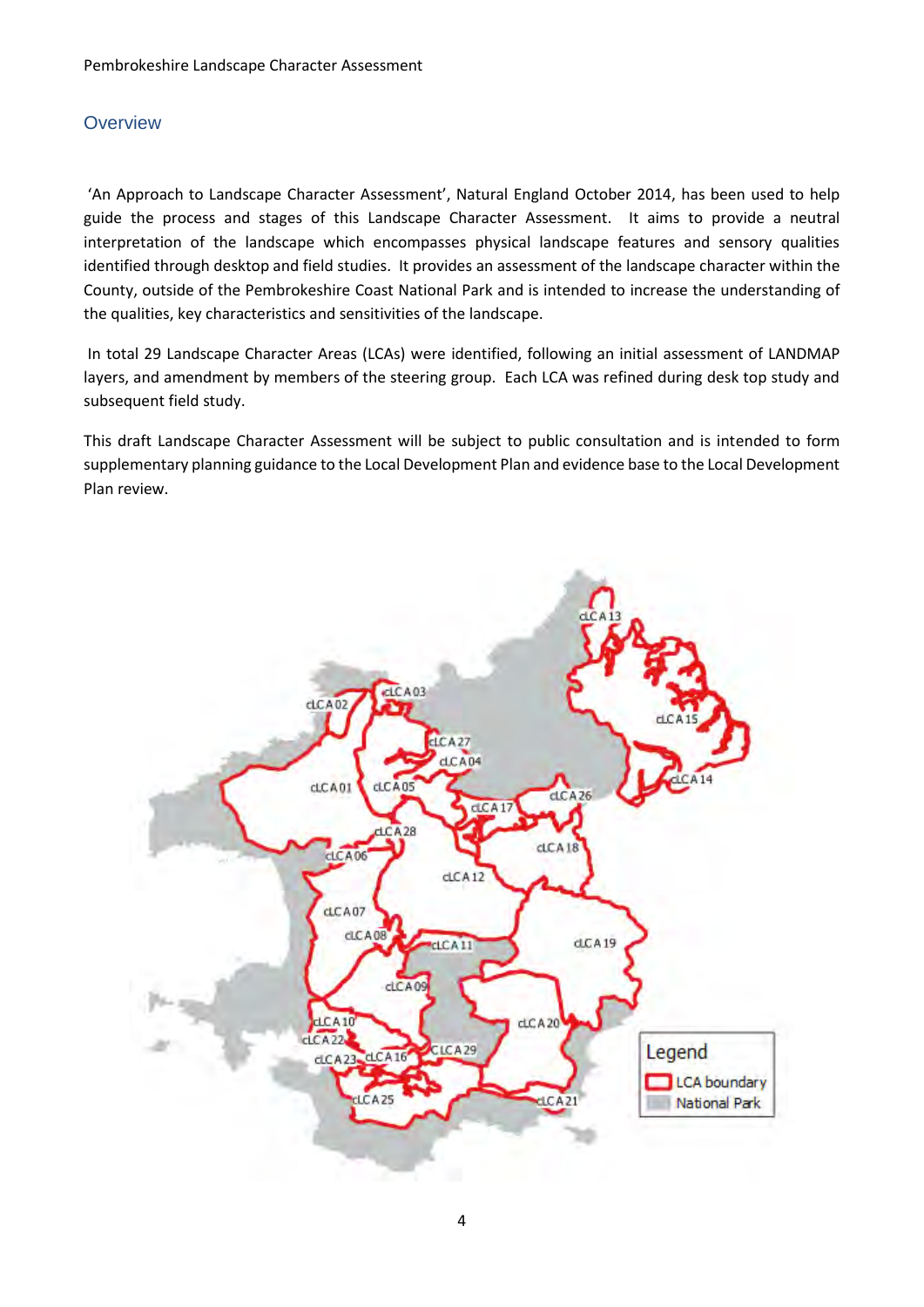| <b>LCA Ref</b> | <b>LCA Name</b>                     |
|----------------|-------------------------------------|
| LCA01          | Treffynnon                          |
| LCA02          | St Nicholas                         |
| LCA03          | <b>Fishguard Coastal</b>            |
| LCA04          | Mynydd Cilciffeth                   |
| LCA05          | Scleddau Lowlands                   |
| LCA06          | Treffgarne and Plumstone Mountains  |
| LCA07          | <b>Pelcomb and Simpsons Cross</b>   |
| LCA08          | Haverfordwest                       |
| LCA09          | Johnston Lowlands                   |
| <b>LCA10</b>   | The Haven North                     |
| LCA11          | Western Cleddau                     |
| LCA12          | Landsker Lowlands                   |
| <b>LCA13</b>   | <b>St Dogmaels</b>                  |
| LCA14          | Afon Cych & Afon Taf Wooded Valleys |
| <b>LCA15</b>   | <b>Boncath</b>                      |
| LCA16          | Southern Haven Developed            |
| LCA17          | Mynydd Preseli Uplands              |
| LCA18          | Eastern Cleddau Valleys             |
| <b>LCA19</b>   | Narberth and Lampeter Vale          |
| LCA20          | Jeffreyston Lowlands                |
| LCA21          | Penally                             |
| LCA22          | Milford Haven                       |
| LCA23          | Southern Haven Industrial Fringe    |
| LCA24          | Southern Haven mudflats             |
| LCA25          | Hundleton and Lamphey               |
| LCA26          | Maenclochog                         |
| LCA27          | Trecwn                              |
| LCA28          | <b>Treffgarne Gorge</b>             |
| LCA29          | <b>Cosheston Peninsula</b>          |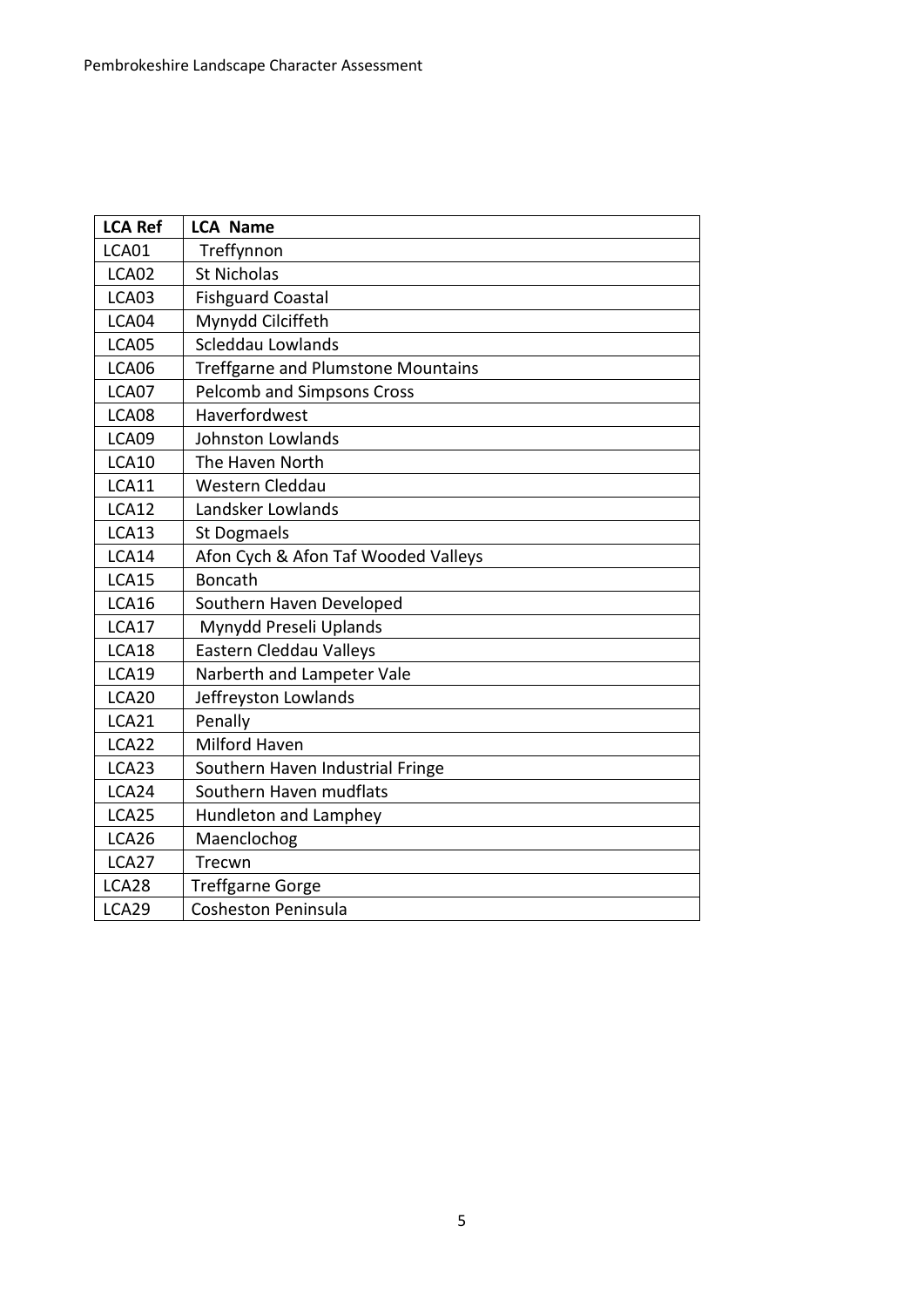# <span id="page-5-0"></span>Glossary of Technical Terms<sup>1</sup>

**Characterisation** The process of identifying areas of similar character, classifying and mapping them and describing their character.

**Characteristics** Elements, or combinations of elements, which make a particular contribution to distinctive character.

**Classification** is concerned with dividing the landscape into area of distinct, recognisable and consistent common character and grouping areas of similar character together. **Elements** Individual components which make up the landscape such as trees and hedges.

**Features** Particularly prominent or eye catching elements, like tree clumps, church towers, or wooded skylines.

**\*Landscape Change (forces for change)\***. These are the influences which have changed the landscape. They can be natural processes or man-made influences and be historic, current or trends going into or likely pressures for the future.

**Key Characteristics** Those combinations of elements which are particularly important to the current character of the landscape and help to give an area its particularly distinctive sense of place.

**Landscape Character** A distinct, recognisable and consistent pattern of elements in the landscape that makes one landscape different from another, rather than better or worse.

**Landscape Character Areas** These are single **unique** areas which are the discrete geographical areas of a particular landscape type. Each has its own individual character and identity, even though it shares the same generic characteristics with other types.

**Landscape Character Assessment** – This is the process of identifying and describing variation in the character of the landscape. It seeks to identify and explain the unique combination of elements and features (characteristics) that make landscapes distinctive. This process results in the production of a Landscape Character Assessment.

1

<sup>&</sup>lt;sup>1</sup> Extracted from 'An Approach to Landscape Character Assessment', October 2014, Natural England. \*Locally defined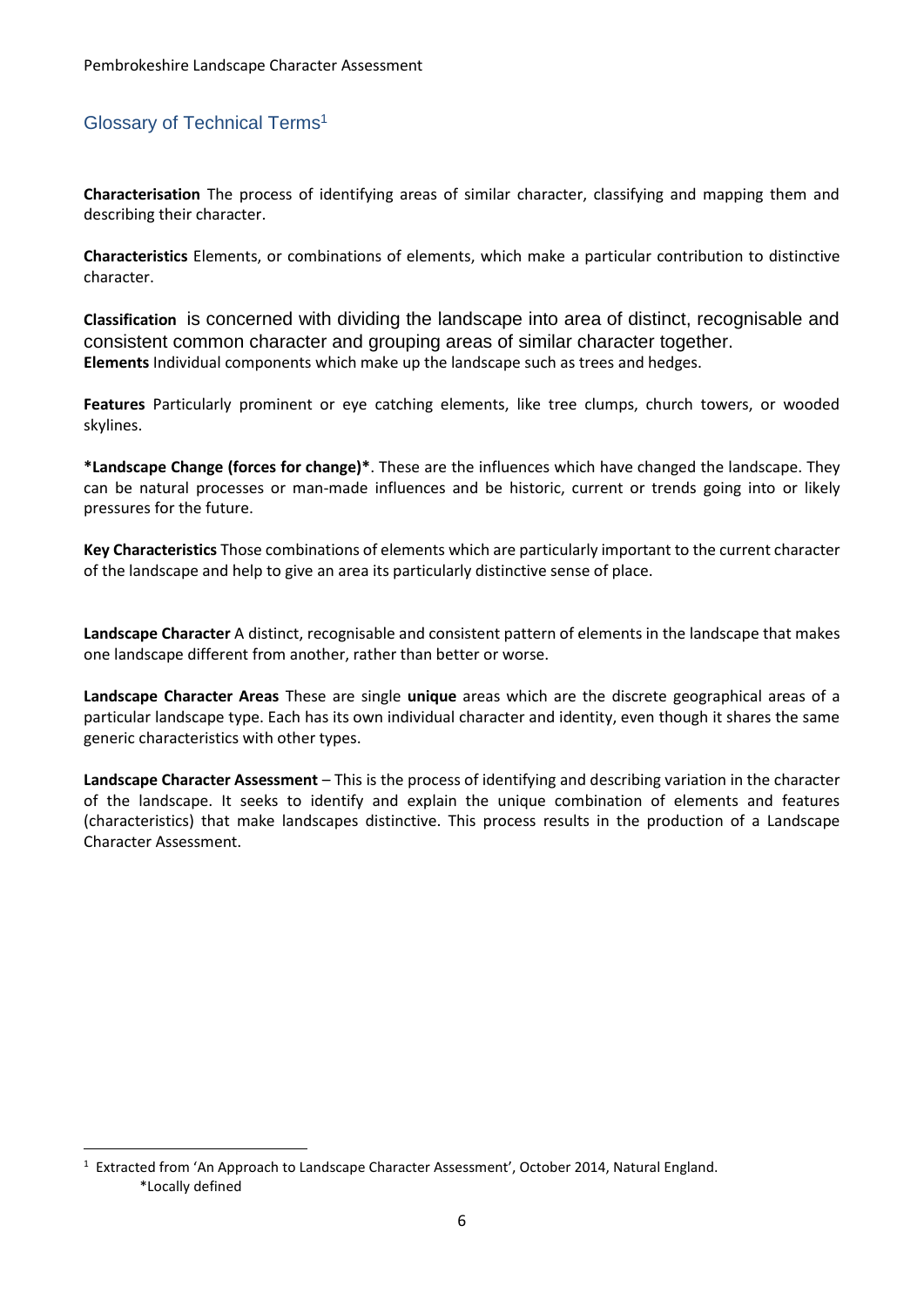#### <span id="page-6-0"></span>**Introduction**

# <span id="page-6-1"></span>Background

This Landscape Character Assessment (LCA) for Pembrokeshire outside of the Pembrokeshire Coast National Park will, following consultation, form Supplementary Planning Guidance to the Pembrokeshire County Council Local Development Plan (adopted 28th February 2013), including Policy GN.1 'General Development Policy'. The Local Development Plan policy seeks to resist development which would have an adverse effect on landscape character, quality or diversity. It will also form part of the evidence base to the review of the Local Development Plan (LDP2).

The primary source of desk based information is LANDMAP. LANDMAP stands for Landscape Assessment and Decision Making Process and is the recognised approach to landscape assessment in Wales. It can assist with decision making over a range of topics including planning, landscape management and environmental enhancement. Further information about LANDMAP can be found at Appendix 1.

## <span id="page-6-2"></span>Purpose

This Supplementary Planning Guidance (SPG), when adopted by the Authority, will be a material consideration in deciding whether development proposals have an adverse impact on the landscape, contrary to Policy GN.1 'General Development Policy' and other relevant national and local policies.

It will provide an understanding of the character and sensitivities of the landscape and help to understand potential impact on landscape character. It sets out key characteristics, identifiable trends, sensitivities to development and guidelines to protect, conserve or enhance key features. Its main purpose is to ensure that the landscapes of the county are considered when development or land management is proposed and decisions should include the potential to preserve or enhance landscape character. It should be weighed against all other material considerations.

# <span id="page-6-3"></span>Approach

**.** 

This document contains the following

- An overview of the county area landscape and settlements.
- Identification of specific landscape character areas, a description of their intrinsic value and key characteristics, their key qualities, and Landscape Change. These encompass past changes, current and potential future influences on the landscape.

The following information sources and guidance have influenced the approach taken:

 LANDMAP information system resource. LANDMAP describes and evaluates aspects of the landscape and provides the basis of a consistent Wales wide approach to landscape assessment. There is no existing Landscape Character Assessment for Pembrokeshire outside the National Park.<sup>2</sup>

<sup>&</sup>lt;sup>2</sup> All Pembrokeshire LANDMAP layers are quality assured at 2013 or 2011.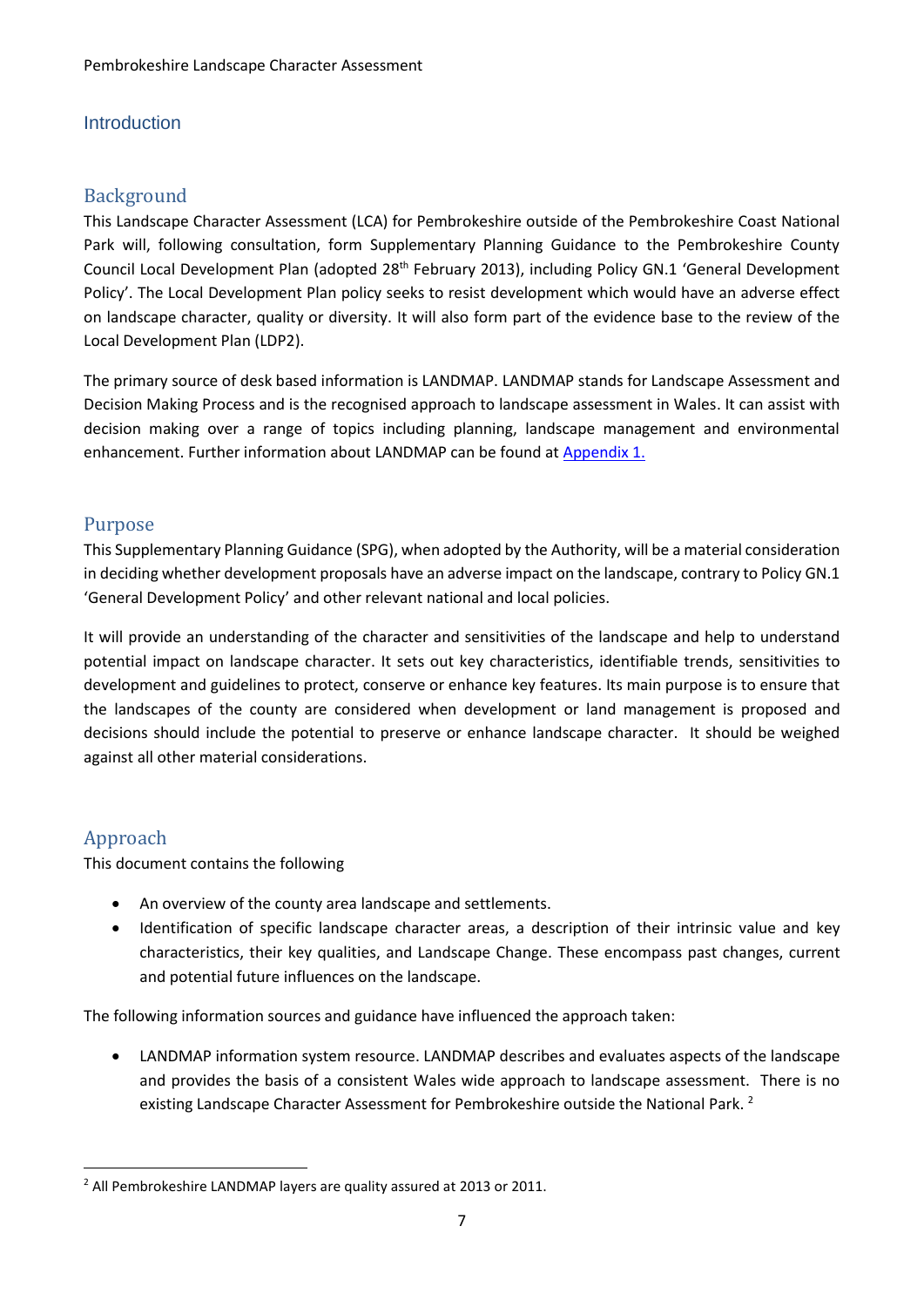- The Landscape Character Map for Wales which provides regional scale landscape character areas and was devised by the former Countryside Council for Wales 2013.
- Studies in adjacent areas to enable consistency with existing defined landscapes [Landscape Character Assessment Supplementary Planning Guidance, PCNPA, June 2011 and; Seascape Character Assessment Supplementary Planning Guidance, PCNPA December 2013; Carmarthenshire Special Landscape Areas, 2011 and Ceredigion County Council Designation of Special Landscape Areas, October 2010].

# <span id="page-7-0"></span>Character Assessment Methodology

The Landscape Character Assessment is based on identified Landscape Character Areas. Landscape Character Areas are *'single unique areas which are discrete geographical areas of a particular landscape type. Each has its own individual character and identity, even though it shares the same generic characteristics with other types'.* 

The Landscape Character Areas are unique individual geographical areas. They share generic characteristics with other areas of the same type, but have their own particular identity, for example they may have a strong sense of place. Landscape types are generic in nature and share broadly similar combinations of geology, topography, drainage patterns, vegetation , historic land use and settlement and result in a common pattern'

The Landscape Character Assessment *'is the process of identifying and describing variation in the character of the landscape. It looks to identify and explain the unique combination of elements and features (characteristics) that make landscapes distinctive. This process results in the production of a Landscape Character Assessment'<sup>3</sup> .*

The Landscape Character Areas were identified using information available from the Quality Assured LANDMAP dataset for Pembrokeshire, the national landscape classification system for Wales, and from local stakeholder input. LANDMAP has been developed by Natural Resources Wales and is endorsed by the Welsh Government.

The following 4 Step methodology has been used and accords with current available guidance  $4$ .

# <span id="page-7-1"></span>Step 1: Definition of Purpose and Scope of the Assessment

The Landscape Character Assessment is intended to:-

1

- 1. Form supplementary planning guidance to the Local Development Plan,
- 2. Provide an evidence base for the review of the Local Development Plan,
- 3. Provide a landscape context for development management decisions on planning applications
- 4. Provide a context for further studies, including capacity and sensitivity studies which consider the ability of the landscape to accommodate specific development.

The LCA identifies areas of landscape character and describes the main landscape characteristics, including defining features, landscape elements, landform, vegetation, land use and settlement pattern and presents it in an accessible way using written and mapped information. The LCA will be undertaken at a scale of

<sup>&</sup>lt;sup>3</sup> An Approach to Landscape Character Assessment, October 2014, Natural England

<sup>&</sup>lt;sup>4</sup> 'An Approach to Landscape Character Assessment, October 2014, Natural England.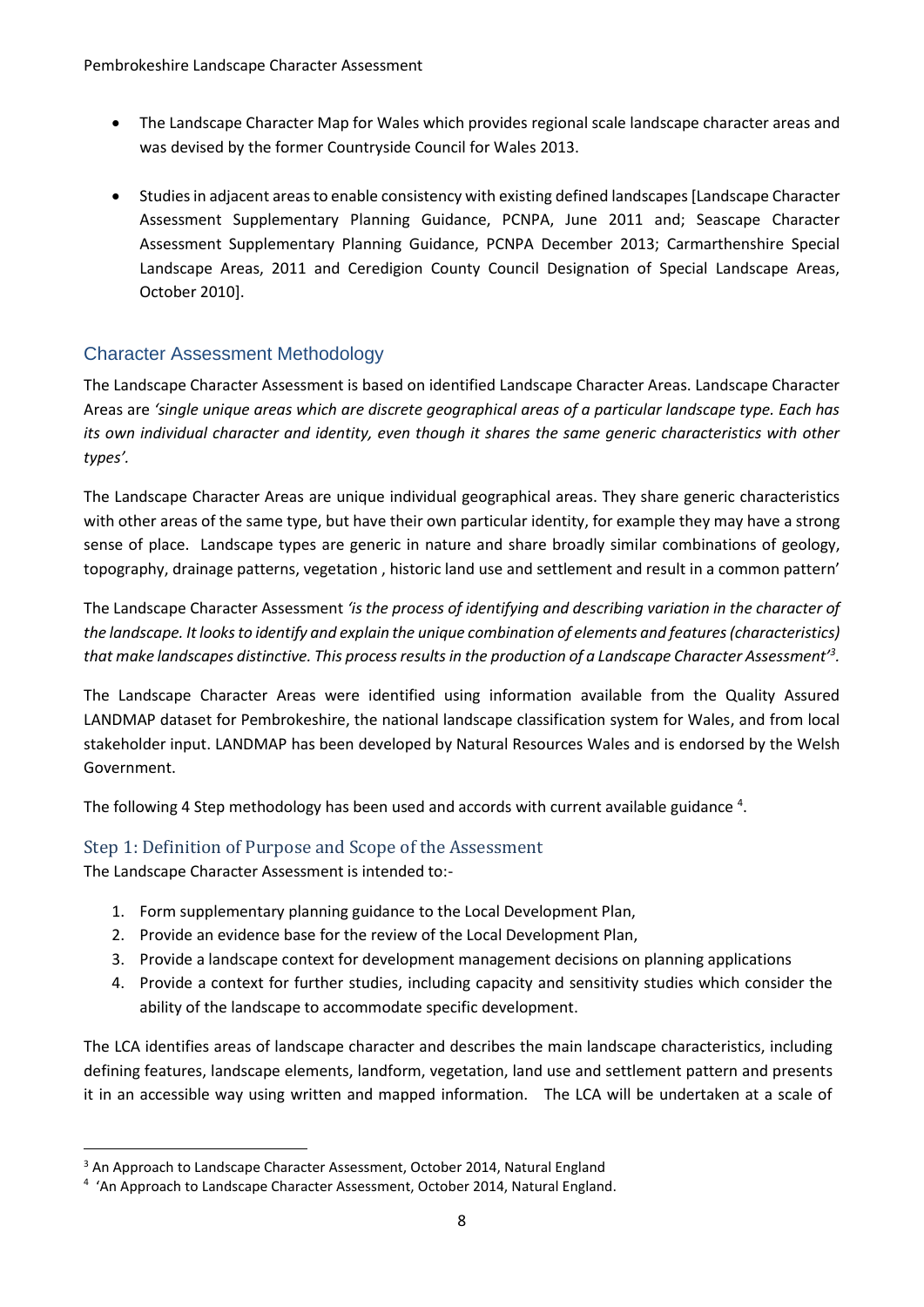1:20,000<sup>5</sup> and conducted by Officers of Pembrokeshire County Council in consultation with relevant stakeholders.

A steering group has been formed and comprises

**Pembrokeshire County Council** GIS Information Co-ordinator, Landscape Officer (Conservation Team), Development Plans and Conservation Manager

**Pembrokeshire Coast National Park Authority** Planning Officer (Park Direction)

**Natural Resources Wales** Senior Landscape Officer

#### <span id="page-8-0"></span>Step 2 Desk Study

In order to achieve the required outputs the LCA will provide candidate landscape character areas from the LANDMAP<sup>i</sup> information set. All layers have been quality assured and provided by specialists in accord with the approved LANDMAP methodology<sup>6</sup>.

The quality assured layers at October 2015 were used for this assessment and were as follows at the time of data collation.

| <b>LANDMAP layer</b>      | <b>QA Date</b> |
|---------------------------|----------------|
| Geological Landscape      | 25/10/13       |
| Landscape Habitats        | 04/02/13       |
| <b>Visual and Sensory</b> | 17/10/13       |
| Historic Landscape        | 18/10/13       |
| <b>Cultural Landscape</b> | 20/12/11       |

Updates to LANDMAP layers have taken place since the commencement of this assessment. Recommendations for changes to the Habitats landscape layer were made in 2015. Changes recommended are due to the expansion of urban areas and changes to habitat cover, such as increases in woodland and scrub.

A summary of changes and influences in Pembrokeshire identified within the 'Pembrokeshire: LANDMAP Change Detection: Visual and Sensory Aspect Monitoring Report Final: March 2015' are

**.** 

<sup>5</sup> The LANDMAP data is verified at this scale.

<sup>6</sup> [https://naturalresources.wales/guidance-and-advice/business-sectors/planning-and-development/evidence-to](https://naturalresources.wales/guidance-and-advice/business-sectors/planning-and-development/evidence-to-inform-development-planning/landmap-the-welsh-landscape-baseline/?lang=en)[inform-development-planning/landmap-the-welsh-landscape-baseline/?lang=en](https://naturalresources.wales/guidance-and-advice/business-sectors/planning-and-development/evidence-to-inform-development-planning/landmap-the-welsh-landscape-baseline/?lang=en)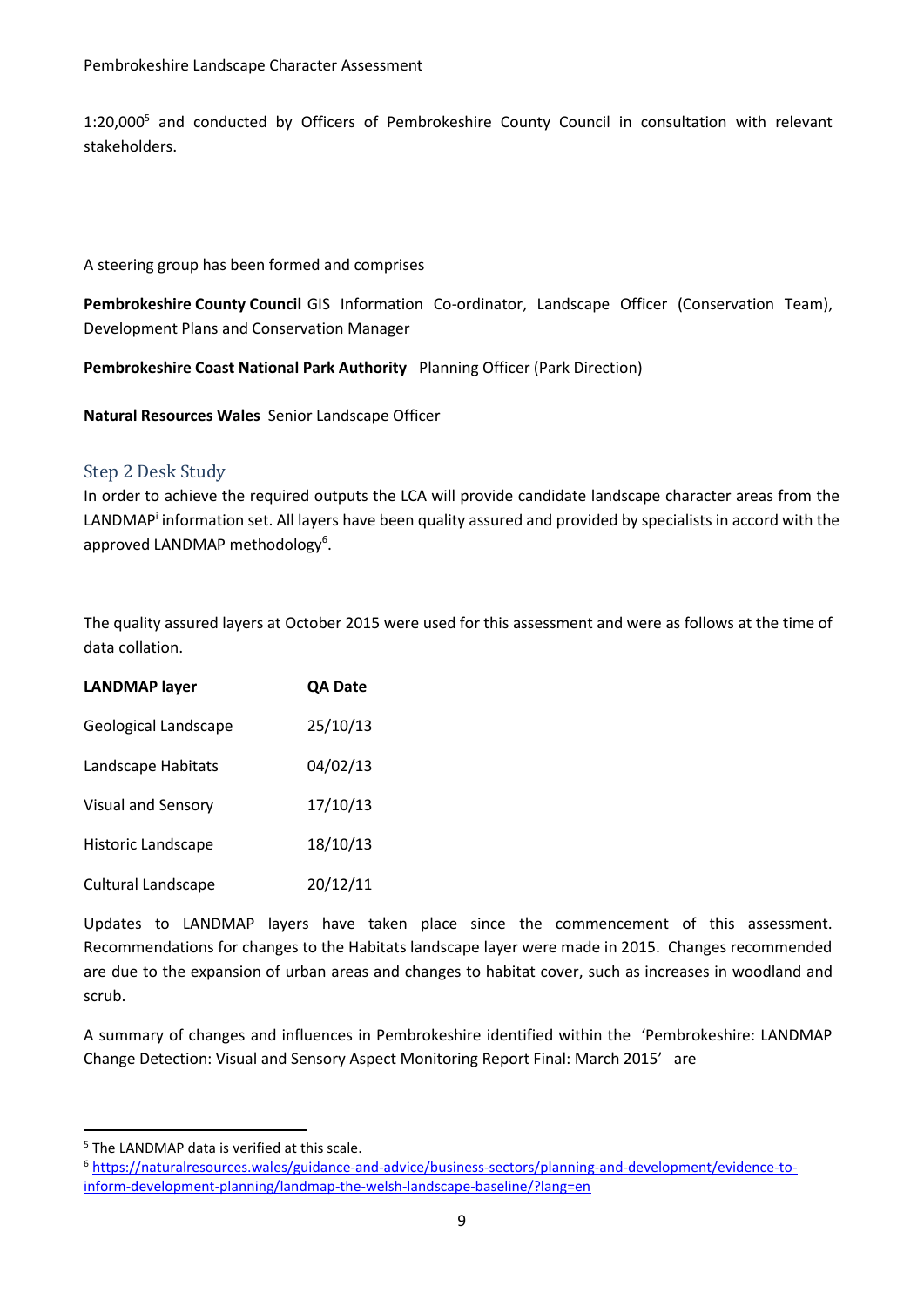#### *Expansion of settlements.*

*5.1 Most of the towns and larger villages have had some expansion and /or infill development, mainly housing development*

#### *Milford Haven*

*5.2 Changes to the large scale industrial complexes, including demolition, rebuilding, new jetties, wind turbines and increases in port traffic have all created significant change around the Haven.*

#### *Withybush*

*5.3 Expansion of industrial and other developments, plus more activity relating to the airfield and the showground means that there have been significant changes in this area.*

#### *New road schemes*

*5.4 The Robeston Wathen bypass (A40) passes through previously open countryside and has changed the views, tranquillity and activity of the aspect areas it passes through . Likewise the A477 has been realigned with larger junctions, and the previously-built Sageston bypass has matured. Therefore views and tranquillity have changed.* 

#### *Wind turbines*

*5.5 Although there are no large windfarms in Pembrokeshire, there have been numerous single and small groups of turbines built (and more going through the planning process). Those around Milford Haven add tot eh visual 'clutter' of the area. Those on the central plateau farmland are starting to have cumulative effects.* 

*5.6 Solar arrays are also being built in south Pembrokeshire.*

#### *Quarries*

*5.7 There has been expansion of several quarries in the south of the county, notably around Johnston and near Templeton. This has brought increases in traffic and noise and dust as well as visual impacts.*

#### *Large local tourist developments*

*5.8 Recent developments at Bluestone and Folly Farm have added to the activity in the south east of the county, as well as having significant visual impacts*

#### *Coastal Erosion*

*5.9 The cumulative effects of winter storms and continuing extreme weather are likely to continue No significant landscape changes relating to sea defences and erosion, however have been detected.*

*5.10 The Pembrokeshire Seascapes Study identifies some forces for change and recent changes which are relevant to LANDMAP change.*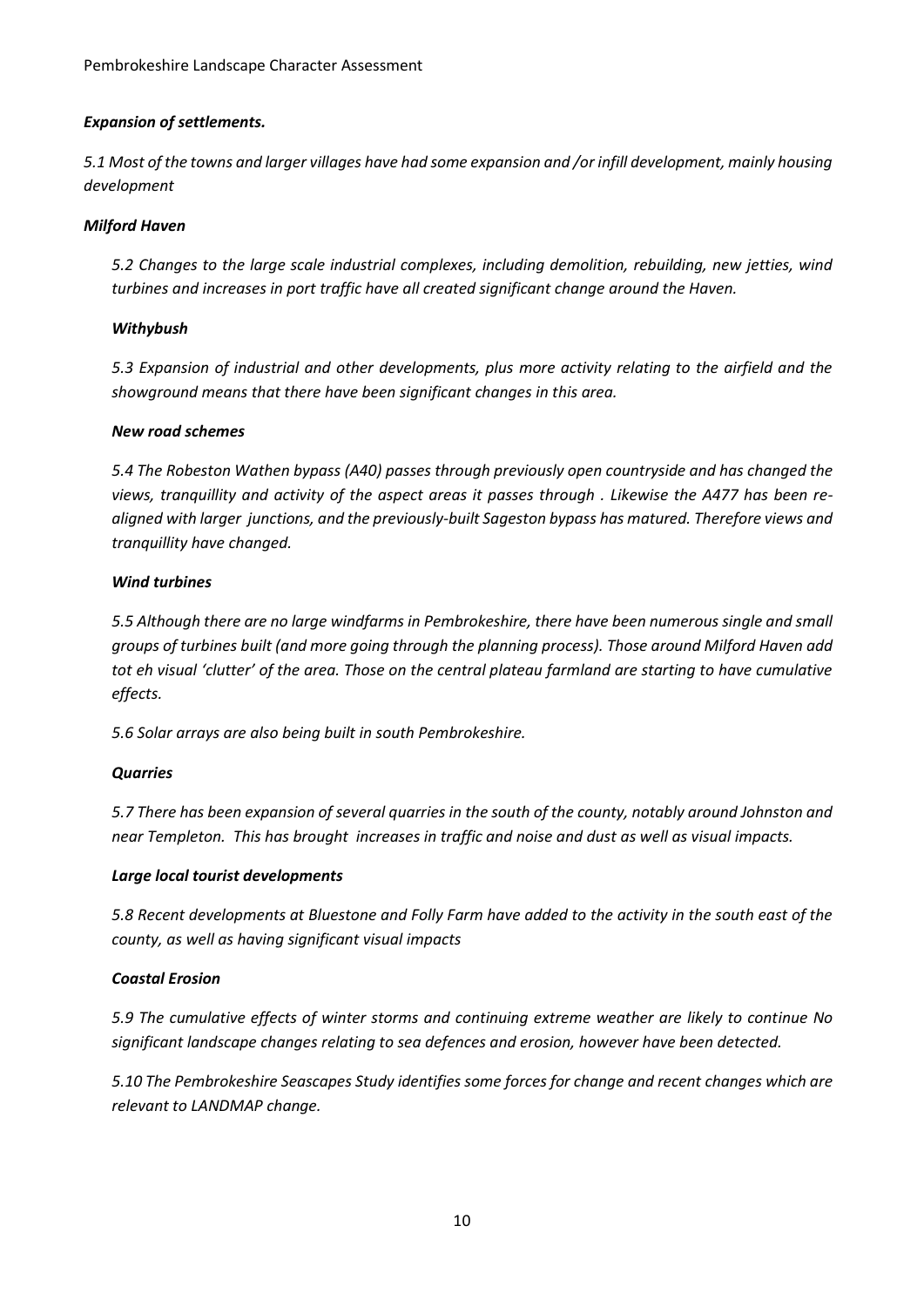These changes and updates, whilst they may be important to the consideration of individual development proposals and site specific assessments, do not introduced significant landscape scale change in relation to the Landscape Character Areas identified within this report.

The primary source of information is the Visual and Sensory Landscape Aspect Layer using landform, land cover and settlement pattern. This has been over-laid with Landscape Habitats and Geological Landscape layers followed by Historic and Cultural Landscapes<sup>7</sup> available aerial photographs, and refined through this process.

This information has been used to define draft areas of common character. The desk study has consequently formed the basis for the field survey and stakeholder engagement and has been confirmed or refined through that process.

The LCA is intended to be consistent with assessments undertaken in adjacent authority areas. Stakeholders in the landscape<sup>8</sup> were invited to be part of the steering group to scrutinise the proposed methodology and emerging candidate Landscape Character Area boundaries. Revisions were undertaken as a result.

The existing Landscape and Seascape Character assessments for the area of the National Park in Pembrokeshire, LANDMAP data, Regional Landscape Character Assessment have been reviewed to help inform this assessment and to ensure consistency across administrative boundaries.

#### <span id="page-10-0"></span>Step 3 Field Study

1

Field study has been undertaken in order to ground-truth the findings of the desk study and to gather additional information. The field study also helped to identify discernible landscape trends, key qualities, existing development impacts and was used to provide additional detailed and specific information on the key characteristics and qualities of the character areas.

Whilst the LANDMAP information has been quality assured in recent years, there is a need to ensure that a rigorous assessment is made to test, refine and update the initial findings. Field study has been undertaken to:

- 1. Review/confirm desk study findings. In some cases, this has resulted in updated and amended character assessments.
- 2. Identify key detractors in the landscape wherever possible.
- 3. Confirm trends / landscape changes and identify key qualities.

<sup>&</sup>lt;sup>7</sup> Former CCW Methodology 2002 'The LANDMAP Information System' Chapter 5.

<sup>8</sup> Natural Resources Wales landscape Specialist, expert Officers from PCC and PCNPA.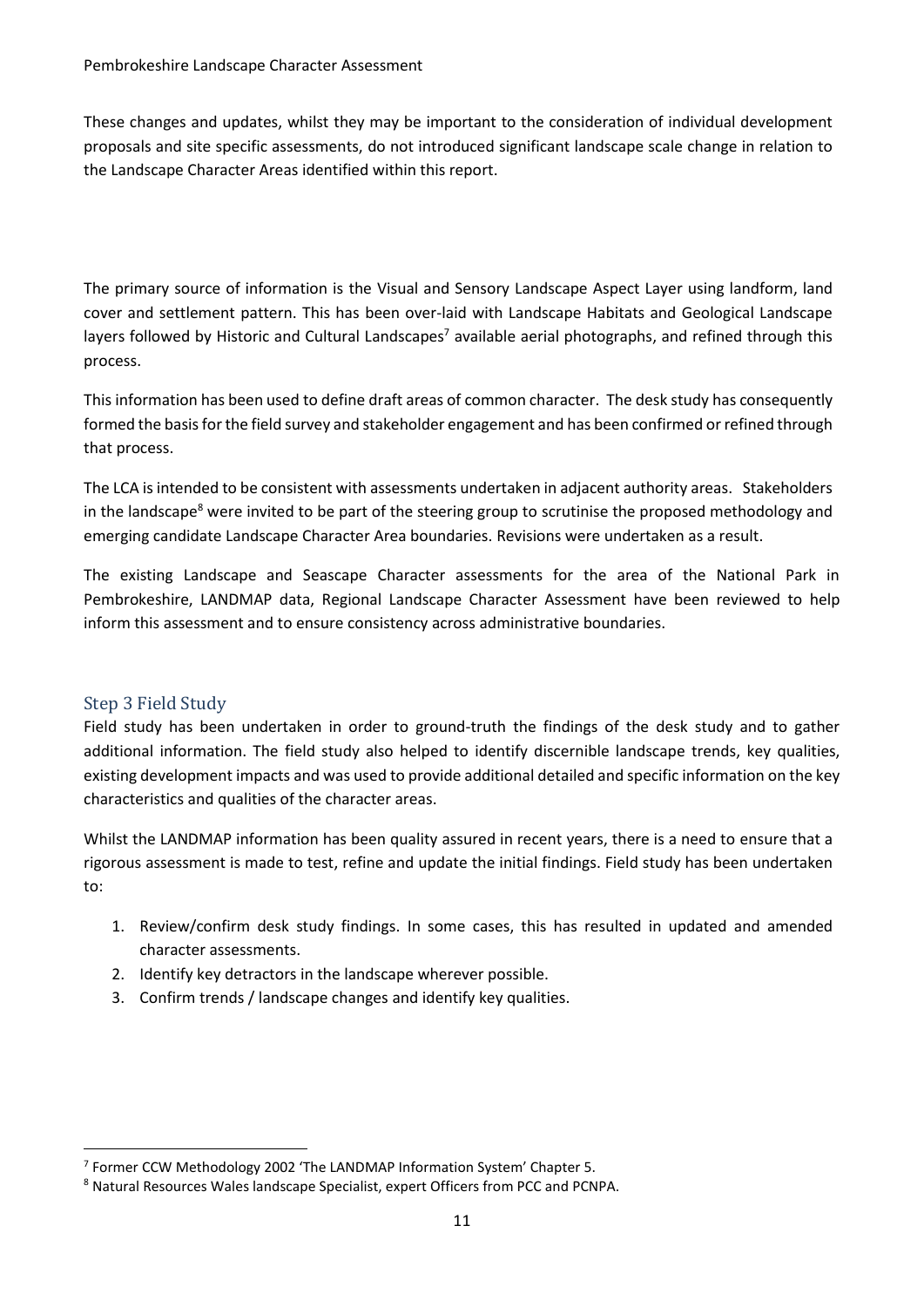Pembrokeshire Landscape Character Assessment

#### <span id="page-11-0"></span>Step 4 Review Classification and Description

Consultation will be undertaken on the draft Supplementary Planning Guidance (SPG) and will include neighbouring authorities, Natural Resources Wales and other organisations, communities, and residents. Following consultation the SPG will be adopted by the Authority.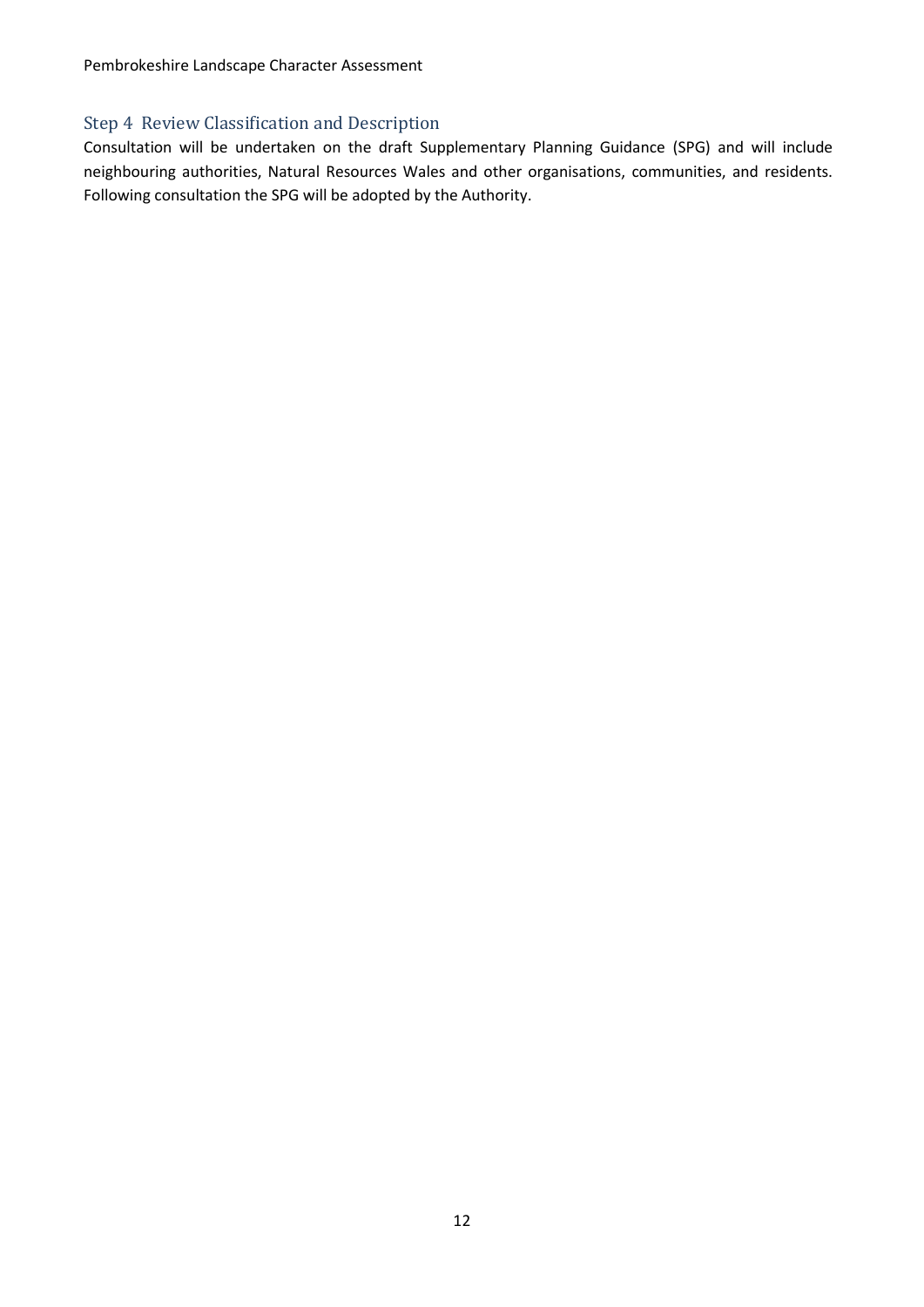# <span id="page-12-0"></span>Pembrokeshire Landscapes

### <span id="page-12-1"></span>**Overview**

Pembrokeshire is a landscape of rolling open farmland. Upland character is stronger to the north where distinctive rocky outcrops atop hills and forestry plantations add to the sense of place. To the north east, wooded valleys, incised into the upland hills lie at the border with Ceredigion and Carmarthenshire. To the south, lowland plateau forms rich and fertile farmland. Throughout, historic villages and market towns such as Haverfordwest, Narberth and St Dogmaels provide sense of place and places for community well-being. At the Milford Have waterway, heavy industry along the flooded glacial valley or Ria, provides a setting which encompasses the industrial maritime towns of Milford Haven, Pembroke Dock and the historic market town of Pembroke. Where the eastern and western Cleddau join the Haven, wooded slopes adjoin broad areas of agricultural lowland, parkland and the Landsker line of castles provide a sense of long settled historic culture.

The coastal National Park, with its rugged coastline, sandy beaches, and seaside towns, exposed Preseli Hills and off shore islands provide spectacular views from many inland areas and provide a strong interrelationship.

#### <span id="page-12-2"></span>Landscape Change

#### <span id="page-12-3"></span>Past and Present

- Settlement growth and expansion has taken place, mostly in southern Pembrokeshire.
- Commercial and industrial development has capitalised on waterside locations at the Haven in particular, and Ferry activity at Fishguard and Pembroke Dock.
- Large scale / intensification of agriculture evident , but some traditional scale and land holdings remain, to the north of the County.
- Renewable energy developments including wind turbines and solar parks, particularly to the south of the County have sought to capitalise on grid connectivity and existing developments and can be visible across large areas (as can turbine developments outside of the area). Elsewhere, sporadic and smaller scale wind turbine developments have local impact.
- Tourist attractions and accommodation, particularly at caravan parks are a relatively modern addition to the landscape and proximity to the seaside towns, sandy beaches and rugged coastline along the southern coast providing opportunities to enjoy the National Park. Caravan parks are numerous to the south and can be large and intrusive.
- Pembrokeshire has a long association with military activity and military sites include coastal defensive forts, WWII airfields and current MoD sites at Brawdy and Templeton and which have helped to shape the landscape of the area.

#### <span id="page-12-4"></span>Future

Land management and development pressures are key influences on future landscape, including at urban areas. The following are considered to be likely future location specific changes

- Pressure for residential development at settlements and as isolated development and loss of traditional development character of settlements
- Changes to the presence of the MoD within the county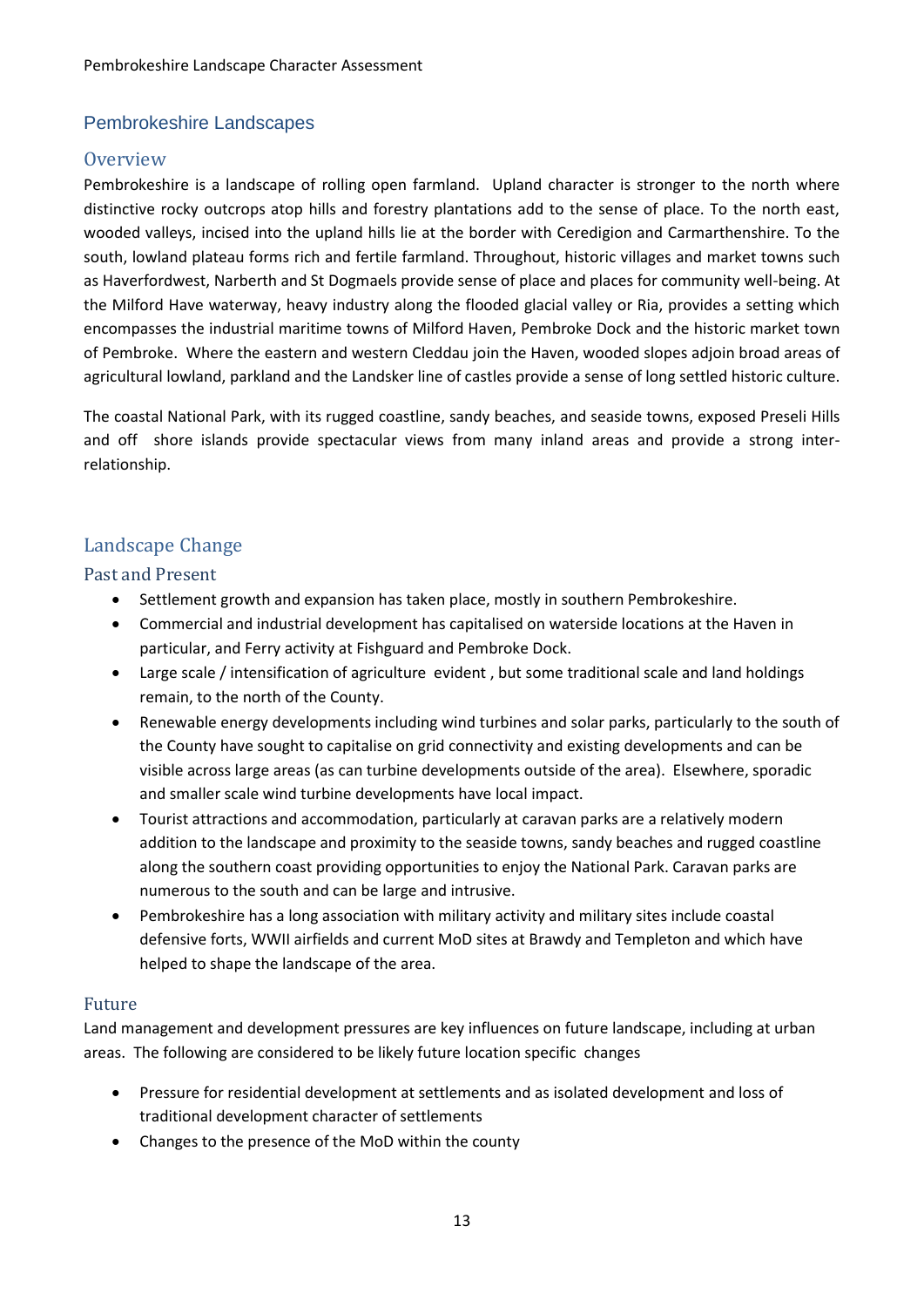- Changes to the agricultural landscape as a result of land management changes, including field boundaries, and scale and materials of agricultural buildings and pressure for large scale buildings and containment facilities.
- Changes to livestock and agricultural practices, including changes to sheep farming levels in north Pembrokeshire (including changes as a result of Brexit).
- Changes to interactions within the water environment, including potential changes to ferry operations, marina development and increased recreational use, including at Llys y Fran.
- Changes to land cover as a result of forestry plantations expansion or felling
- Changes to tree cover and dispersal as a result of pest and disease, e.g. ash die back.
- Changes to the location and intensity of light pollution
- Increasing risk to the historic environment as a result of development pressures
- Potential pressures for continued development of renewable energy developments and impact upon landscapes.
- Changes to travel patterns and potential for conflict between modes of transport, and further congestion leading to pressures for further road developments.
- Changes to the fossil fuel industry
- Pressures for further development to support the tourism industry, including attractions and accommodation.
- Changes to extent and dispersal of Welsh speaking communities will impact cultural landscape.
- Increased risk of flooding at low lying and other risk areas.

Changes to habitats due to climate change.

Further Climate change influences are considered separately below.

# <span id="page-13-0"></span>Key Qualities

- Much of Pembrokeshire is cultivated rolling lowland with small areas of woodland, hedges and hedgebanks and a dense network of narrow lanes provide a sense of enclosure and seclusion. Settlements are sparser in areas to the north, and
- Farmsteads frequently punctuate the landscape and traditional houses and buildings, alongside significant archaeology and historic buildings provide a sense of the long lived and human influence on the landscape.
- Large areas of open, exposed and rugged landscape particularly to the north where there are exposed rock and stone, and views out towards the Preseli Hills and the coast, provide strong sense of place and coastal association. Historic towns and villages can sit prominently along ridgelines or hilltops or sit secluded within valley bottoms.
- Quietness and tranquillity is still pervasive away from main roads and industrial areas. The naturalistic sounds of wind, birdcall or livestock complement the stillness of the soundscape. Narrow wooded valleys to the east with dense mixed woodland result in a sheltered, tranquil and peaceful setting, disturbed only by the presence of fast flowing streams which contribute significantly to the sense of place and local soundscape.
- Culturally, the generally English speaking communities to the south have thrived for centuries, and remain linked to the Landsker line of Norman defensive castles. To the north, the prevailing Welsh speaking communities are reflected in the language, place names, signage and buildings of the area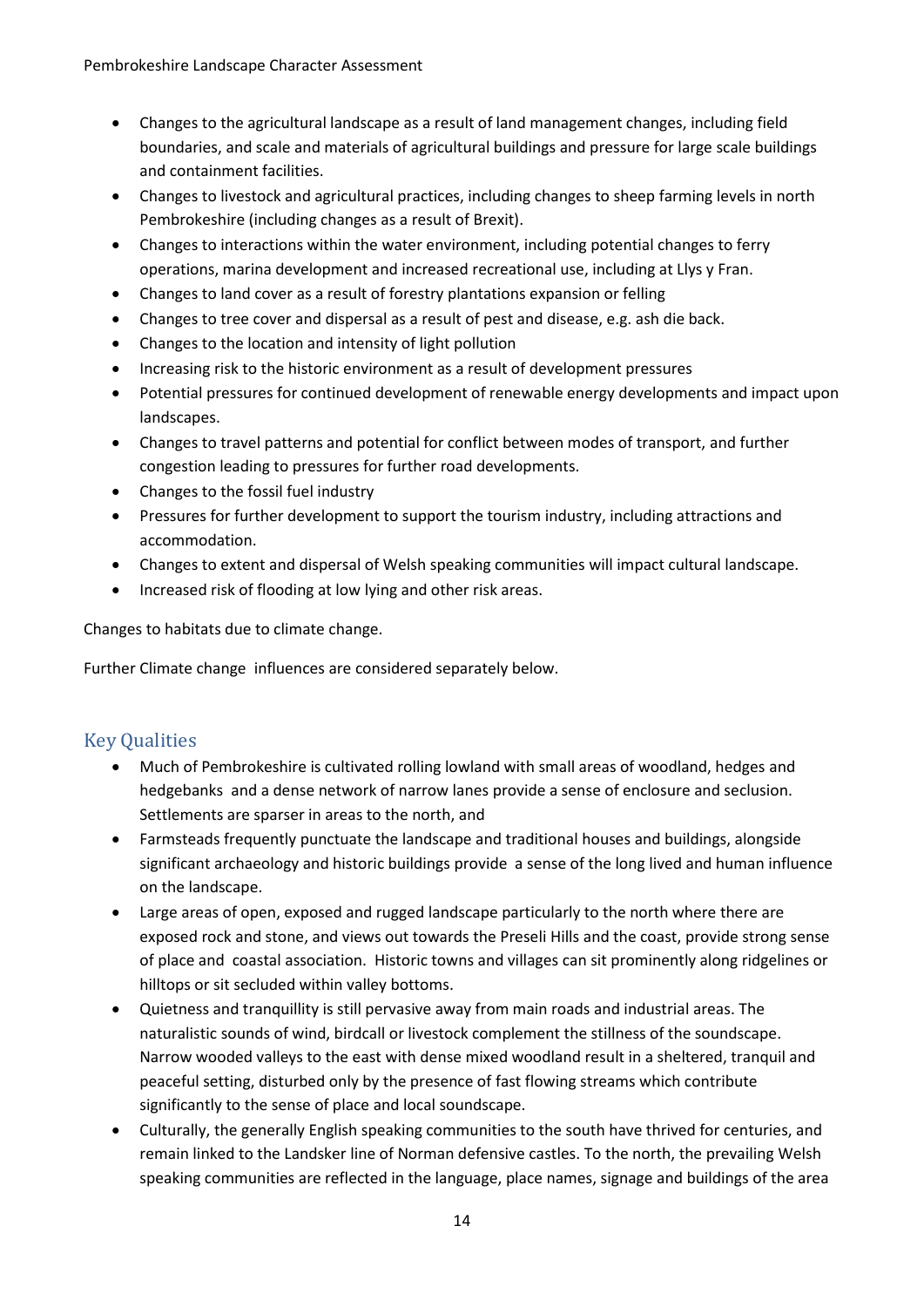and retain strong culturally connected communities. In a landscape shaped by nature and humans, significant archaeological and historic development are rich and diverse. Locally culturally significant landmarks include the Treffgarne rocks, Preseli Hills, Cleddau Bridge, industrial development at the Haven, and Llys-y Fran reservoir.

- The historic cores of Pembrokeshire towns largely retain their historic character and are designated Conservation Areas, although 20<sup>th</sup> century development at the urban edge can be discordant. Many are also along key transport routes and lack the tranquillity of rural areas. They retain links to the marine environment, either at the coast or alongside rivers.
- Night time light pollution is increasingly evident, at industrial, commercial and community developments as well as domestic and agricultural buildings.
- Areas to the south and at the Haven in particular make a significant contribution to energy provision, including fossil and renewable sectors and can be visually intrusive. Noise and smell can also be evident at traditional industrial locations.
- The Haven and Cleddau Rivers' marine environment can provide marine smells, attractive coastal views, including intertidal mudflats and the evocative sight and sound of feeding birds.
- Tourist attractions and accommodation are significant sectors to the south east of the county. Sea views from higher land to the south and greater numbers of caravan and camping sites, some of which are prominent within the landscape, provide a connection to the coast.

# <span id="page-14-0"></span>Climate Change

1

Uncertainty remains about how much climate will change, and how quickly. There is however general consensus that the planet is warming and that human activity is responsible and that the speed of change and the frequency of extreme weather is increasing. In the UK, this could result in more and heavier rain days and drier hotter days – potentially leading to episodes of drought, flooding and storms. The seasons may be less distinct and arrive earlier or later than expected and sea levels could rise. Much depends on the influence of natural changes in weather and governments' ability to cut greenhouse gas emissions<sup>9</sup>.

The UK Climate Risk Assessment 2017 Evidence Report 2017 : Summary for Wales outlines that the risks of climate change to Wales. These include risks and opportunities for species and habitats, agriculture and forestry, soils and natural carbon stores, from temperature, sea level change, flooding and drought. Specific reference to risks and opportunities from changes in landscape character are stated as -

*'Landscape character has changed in Wales over the last few decades. Climate change has been a contributing factor, both directly through its effects on land cover and indirectly by influencing some land uses over others in specific locations. Changes in land cover and land use will undoubtedly continue to occur into the future and the magnitude of climate change (and responses to it) will be a key factor in influencing this change. Ancient woodlands and hedgerows are not only important ecosystems, but are also historic assets containing evidence for past human use. The potential effects of climate change on forestry, ancient woodland and hedgerows may be* 

<sup>&</sup>lt;sup>9</sup> International Panel on Climate Change (IPCC) reports **https://www.edf.org/blog/2014/03/31/6-key-insights-latest**[ipcc-climate-report](https://www.edf.org/blog/2014/03/31/6-key-insights-latest-ipcc-climate-report)